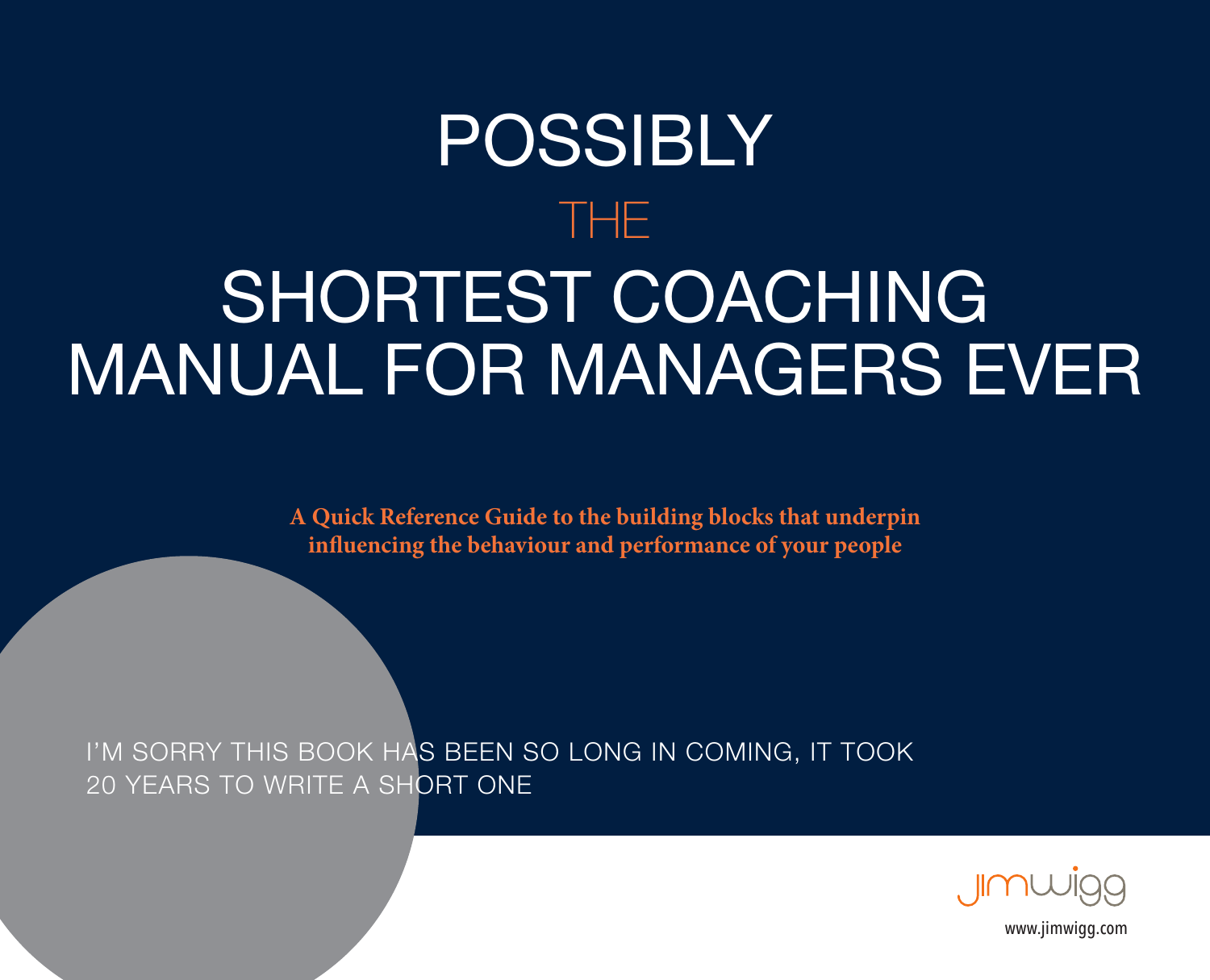#### About the Author

Jim Wigg is a coach and facilitator who has worked with more than 1,200 managers globally. This gives him a deep insight into the challenge of influencing what their people do. His background is sales and he primarily works with sales managers but the simple approach he takes is applicable to all managers.

More information about Jim can be found at [jimwigg.com](https://jimwigg.com) and on his [LinkedIn](https://www.linkedin.com/in/jimwigg/) profile.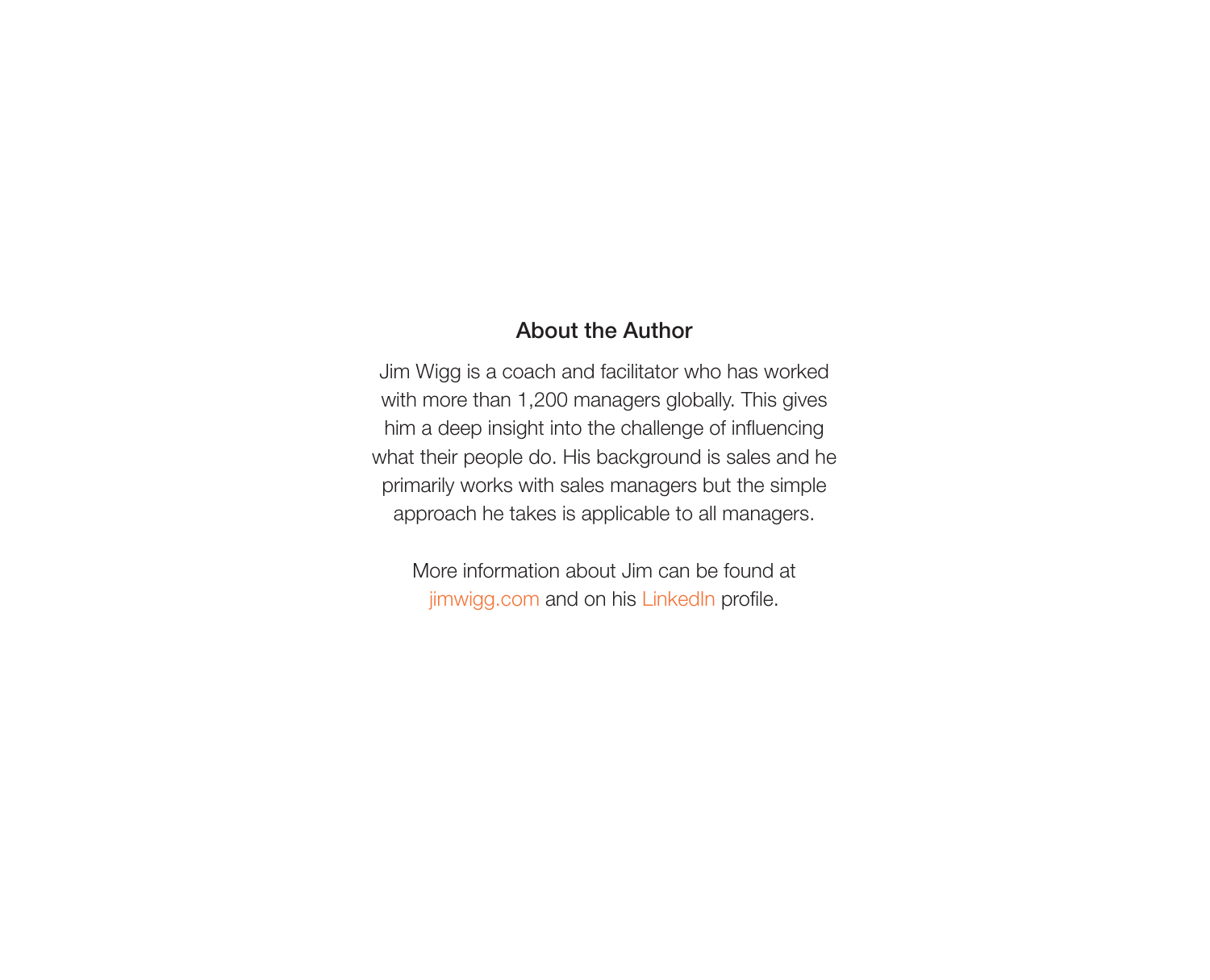## CONTEXT AND PURPOSE

The purpose of this Quick Reference Guide is to provide exactly that, quick reference. Fast access to the building blocks that underpin influencing what your people do - because it's what they do. consistently, that makes the difference.

If you think coaching is fluffy and means investing more time, think again. Applied in context - during a simple conversation or any kind of review coaching is both collaborative and candid. Resulting in more of your people owning their actions and performance, not you.

Whenever you and your team face a challenge or want to grasp an opportunity, this is your 'Cardboard Coach' to give you a common language and simple frameworks to coach, review, plan and exchange ideas.

It is based on applying four coaching mindsets to influencing behaviour...

**1**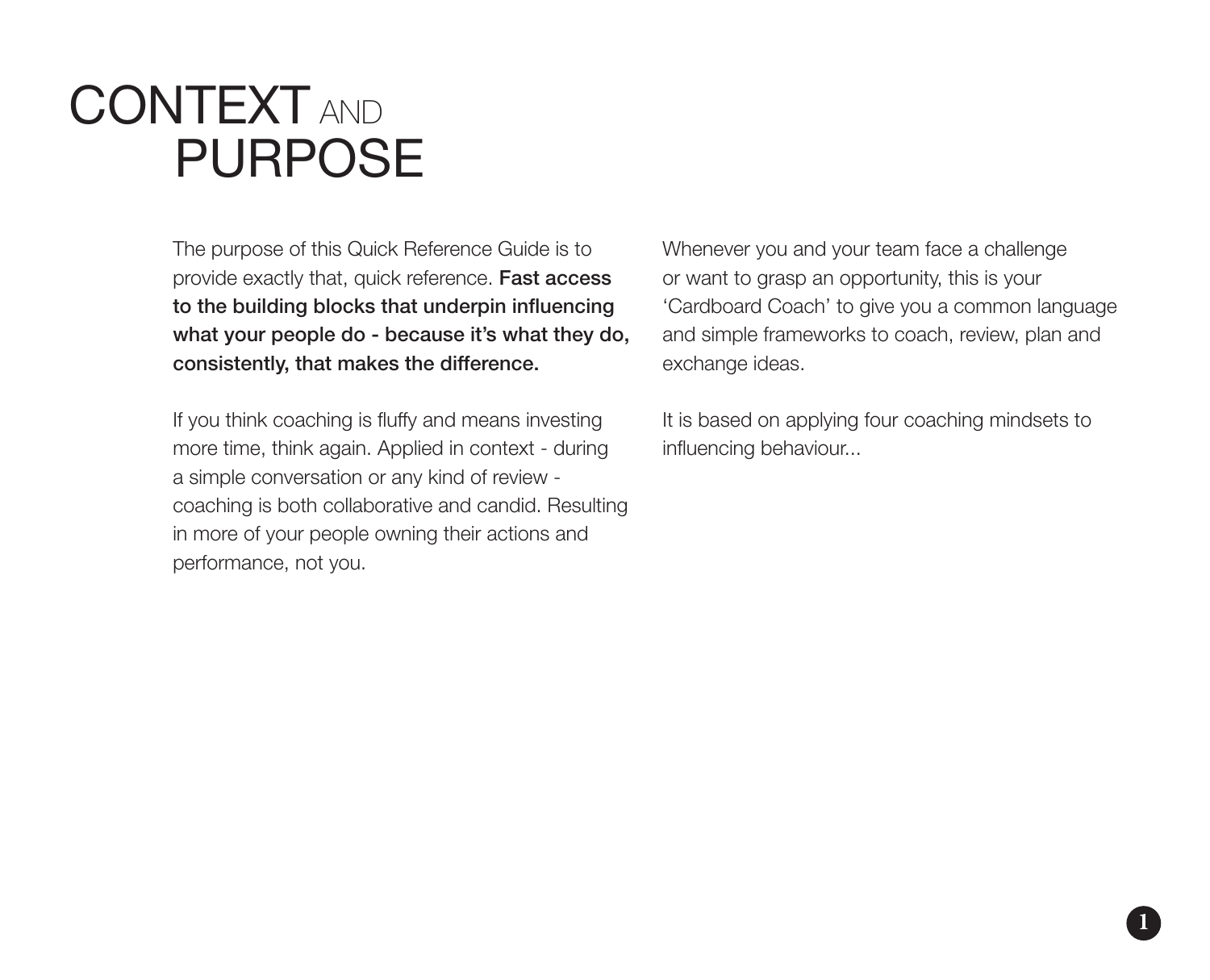## CORE COACHING MINDSETS FOR INFLUENCING BEHAVIOUR AND PERFORMANCE

### 1. AGILITY

Adapting to People and Situations

### 2. READINESS

Getting Set for Success

### 3. CURIOSITY

A Genuine Desire to Understand

### 4. AWARENESS

Spotting and Acting on Signals

Behind each mindset sits a skill. For each skill this guide gives a framework on which each skill can be developed and refreshed.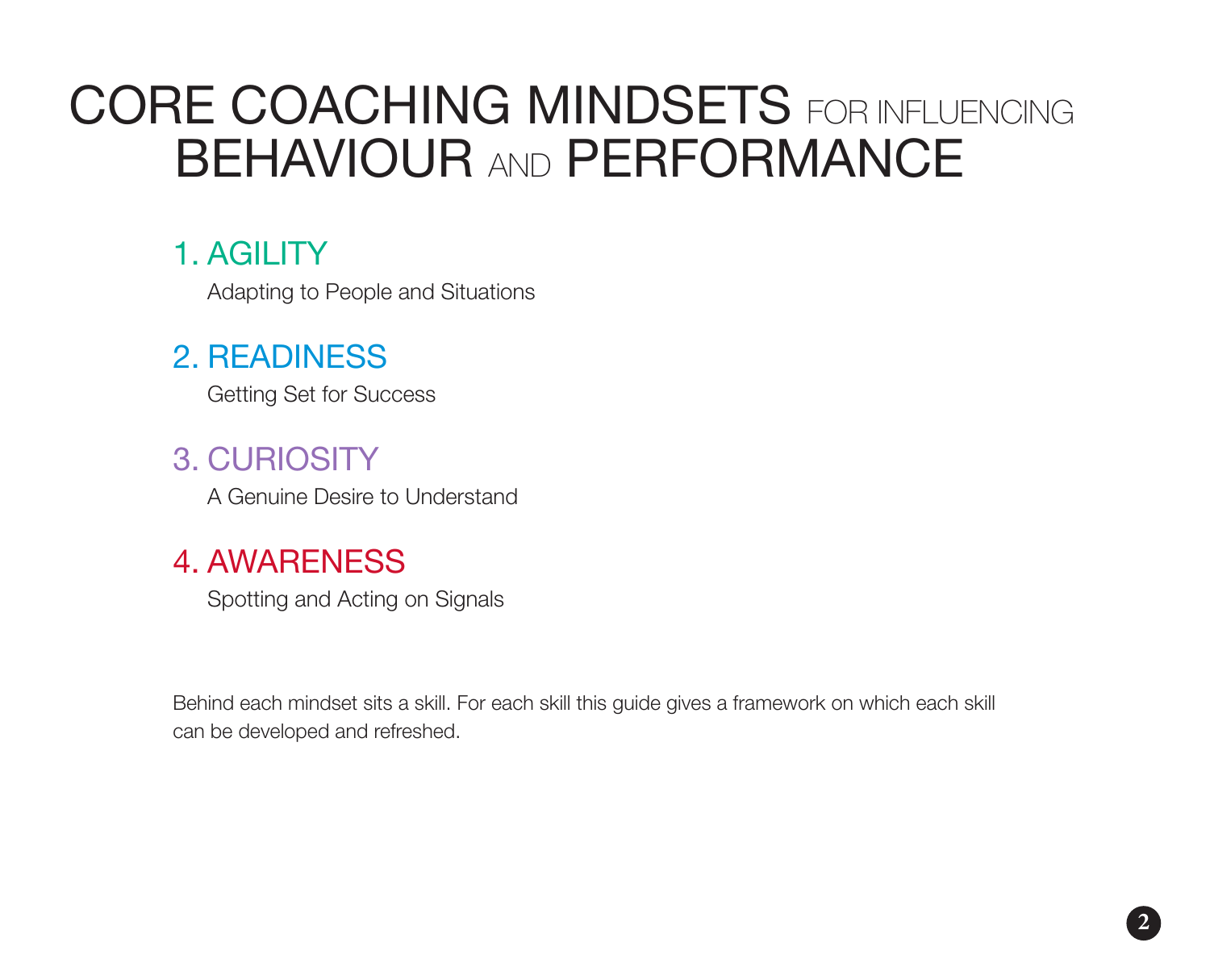### WHAT **INFLUENCES BEHAVIOUR AND PERFORMANCE**



Just telling people what to do doesn't change their behaviour and we can't change a person but everything we do and say does influence the Environment for them and thus their Behaviour.

*Based on Lewin's equation, B = ƒ(P,E). Behaviour is a function of the Person and the Environment.*

#### AGILITY : ADAPTING TO PEOPLE AND SITUATIONS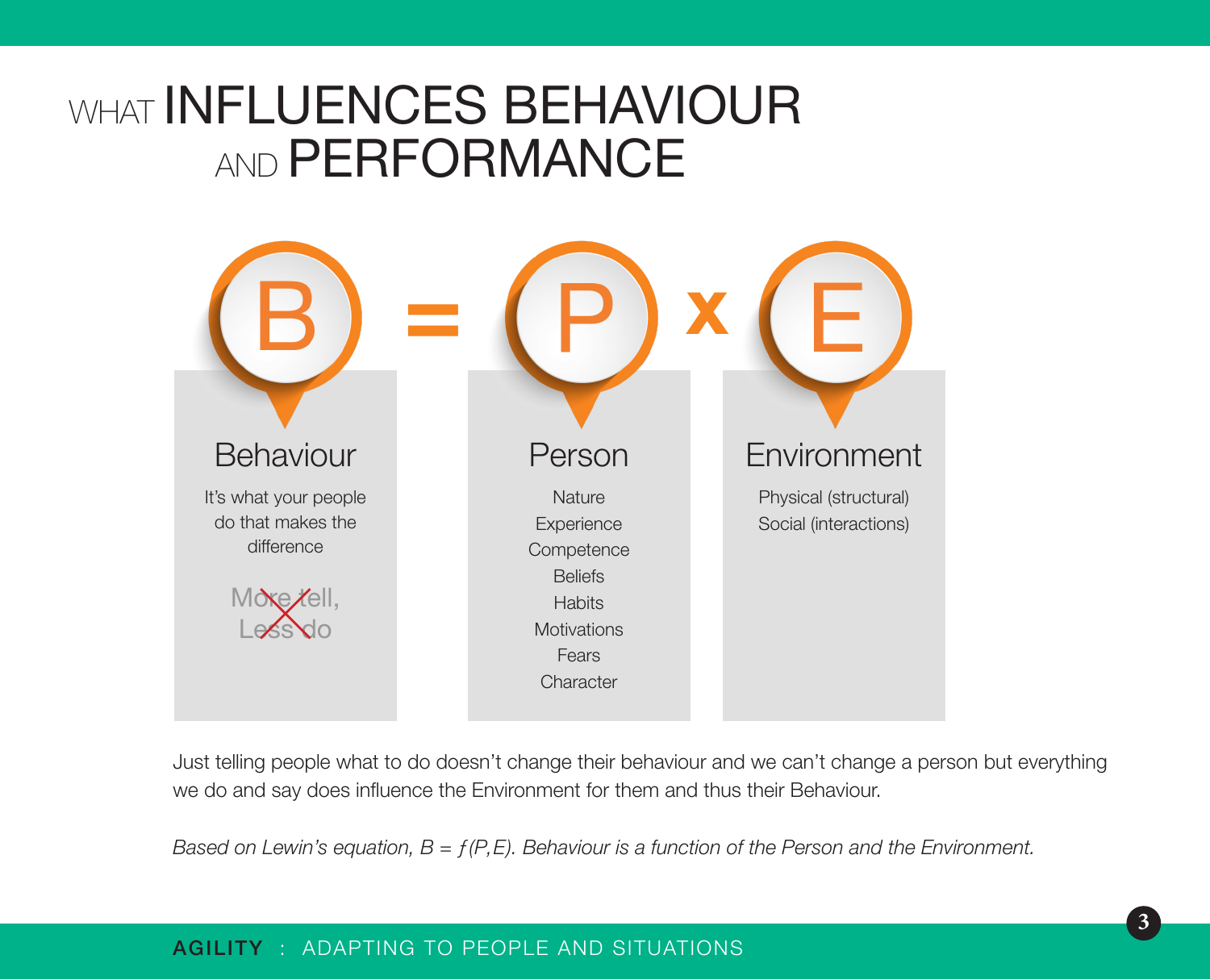## ENVIRONMENT AND **PREFERENCES**



Agility comes from being able to focus on all four preferences (Data, People, Ideas and Results) as needed.

#### AGILITY : ADAPTING TO PEOPLE AND SITUATIONS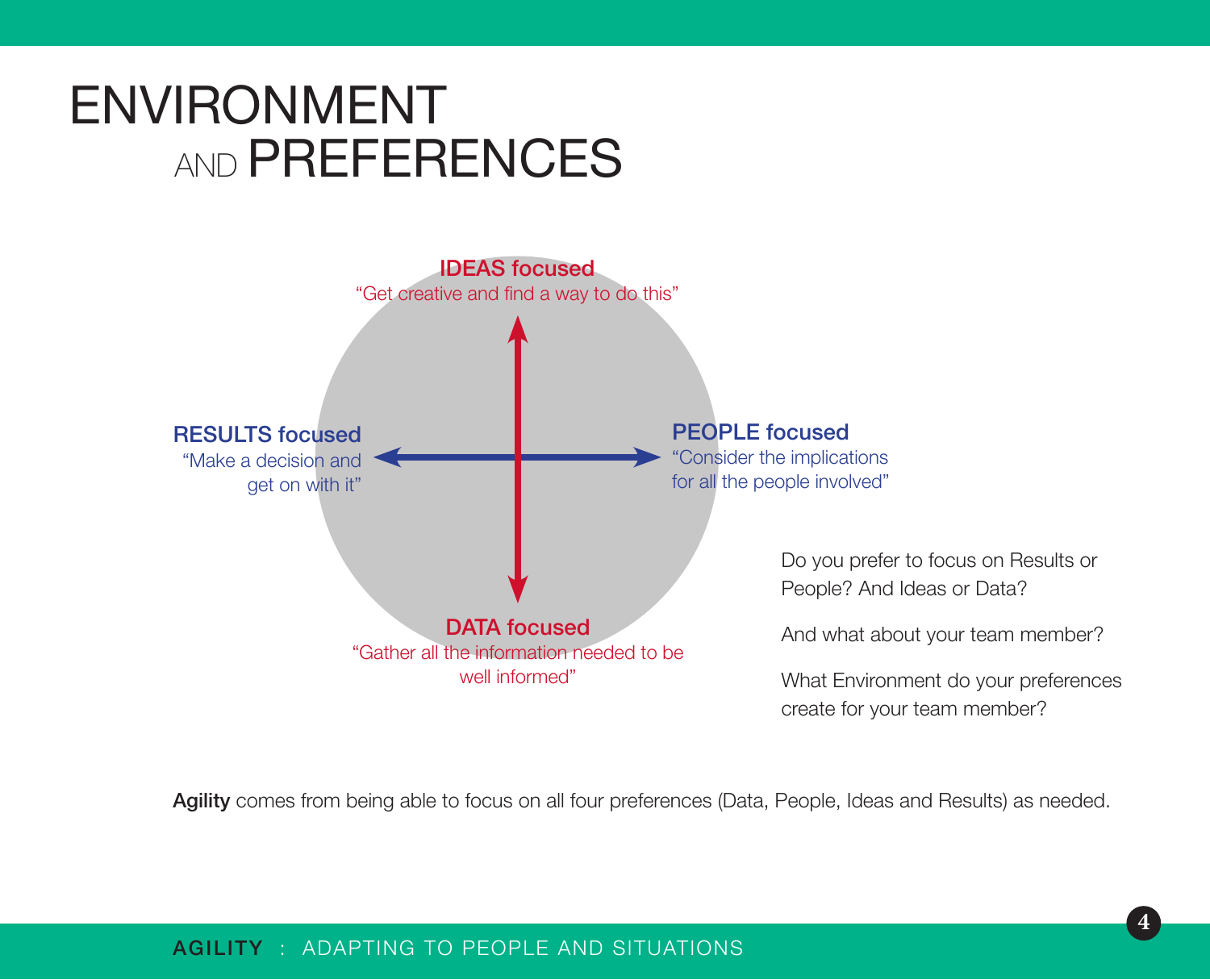## GROW - A PROVEN FRAMEWORK

" *Willingness starts with a shared goal. No shared goal, no commitment.*"

# GOAL

Frame the discussion:

- **•** Establish what outcome would make this conversation/meeting productive for your team member
- Set expectations and agree shared goals



Discovery and exploration:

- 1. Perspective and motivation
	- è Reality Check *(based on the context of the conversation, see next page)*
- 2. Understanding the whole picture
	- è Use the Art of Conversation *(page 7)* and be alert to GIFTs *(page 8)*

**OPTIONS** 

 $\mathbf{W}_{\mathbf{u}}$  .

Explore options and alternatives:

- Ask for, and prompt, their ideas first
- Ask if they would like some ideas from you (if appropriate)

Agree actions:

- **•** Mutually agree an action plan specific and timebound
- **•** Check for Willingess *(see GIFTs page 8)*

A framework that can be applied to reviewing, coaching, structuring a meeting, appraisals, planning and problem solving.

*GROW - from "Coaching for Performance" by John Whitmore*

#### READINESS : GETTING SET FOR SUCCESS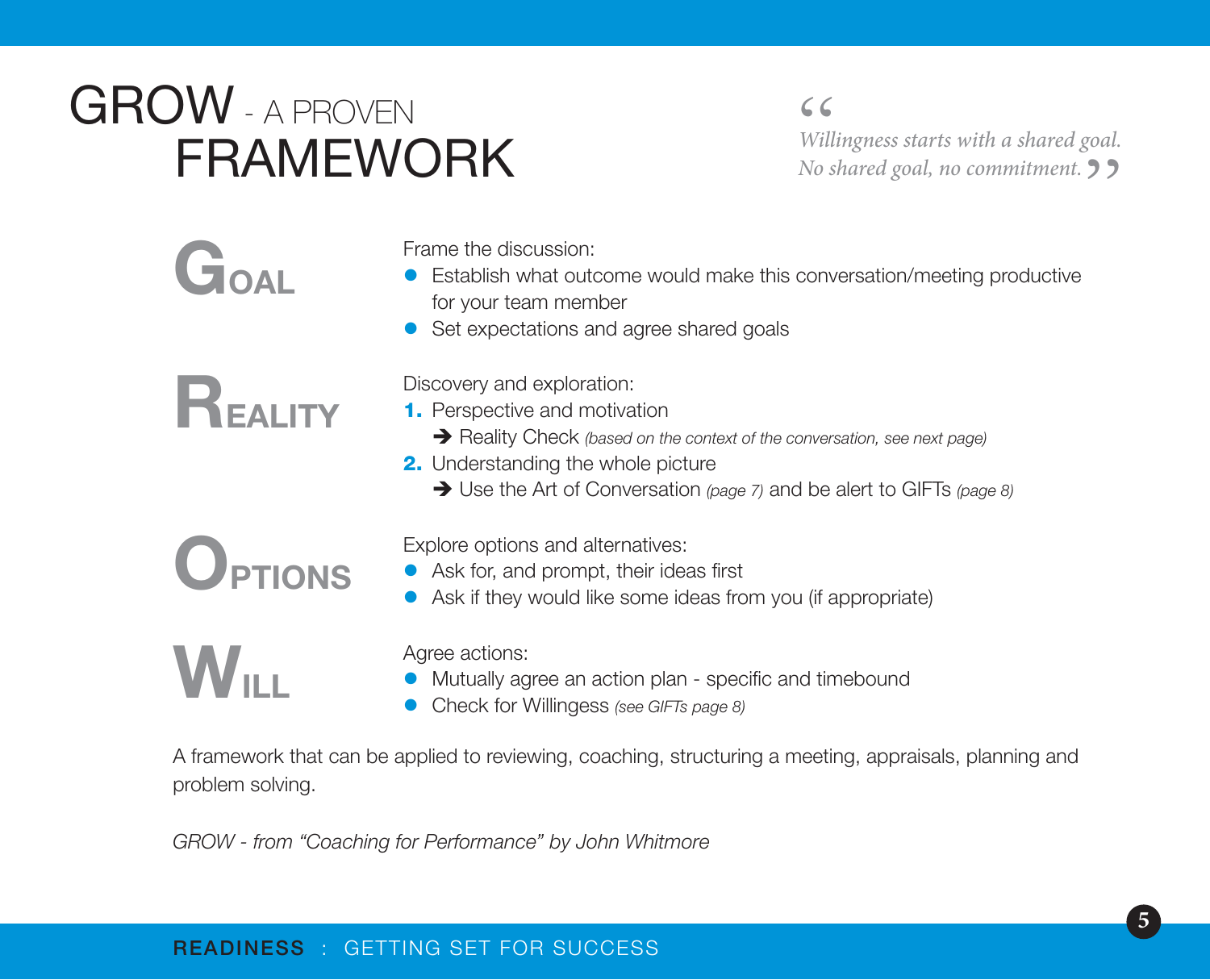### **REALITY CHECK**

• What does this person/project/customer/organisation\* want to achieve? (the outcome)

• Why is it important (to them) and why now? (the motivation)

• What are their key issues and challenges?

\*These questions can be posed from multiple perspectives depending on what you are reviewing, coaching, planning etc.

#### CURIOSITY : A GENUINE DESIRE TO UNDERSTAND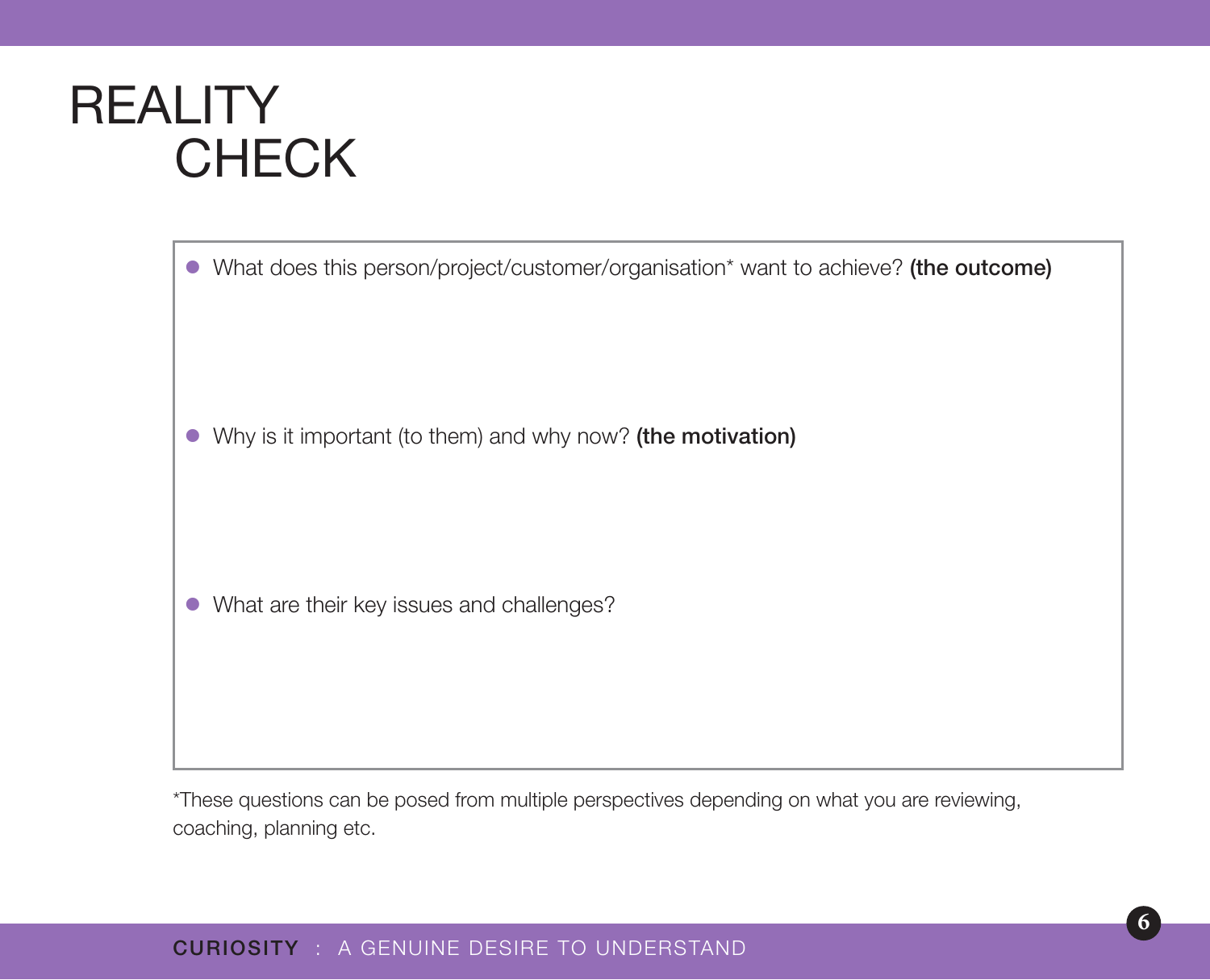## THE **ART** OF **CONVERSATION**

*What happens if you don't achieve/*

 $\begin{array}{c} 6 \\ C$ oa<br>beot *Coaching is simply two sensible people having a sensible*  **conversation.** <sup>1</sup>

The conversation starts in the centre when a team member states they have an issue or goal.

To understand the whole picture, this framework can be used as a guide for the type of questions you could ask.

But most important is the right mindset - CURIOSITY. Listening to the responses the team member gives and asking the next question with a genuine desire to understand.

|                  | resolve this?                           | <i>important?</i>                                      | will be the result?                                        |   |
|------------------|-----------------------------------------|--------------------------------------------------------|------------------------------------------------------------|---|
|                  | Payback<br>(Don't)                      | Impact                                                 | Payback<br>(Do)                                            |   |
|                  | What other issues<br>do you have?       | <b>TEAM MEMBER</b>                                     | What else do you<br>want to achieve?                       |   |
|                  | <b>Additions</b>                        | G<br>S<br>S<br>$\mathbf 0$<br><b>or</b><br>A<br>U<br>Е | Additions                                                  | ╋ |
|                  | What might stop<br>you resolving this?  | Tell me more<br>about that.                            | What resource do<br>you have available to<br>work on this? |   |
|                  | Problems<br><b>Barriers</b><br>Failures | Details                                                | Initiatives<br>Achievements<br>Enablers                    |   |
| <b>SITUATION</b> |                                         |                                                        |                                                            |   |
|                  |                                         |                                                        |                                                            |   |

#### MOTIVATION *What makes*

*resolving this so* 

*If you do resolve/ achieve this, what* 

#### CURIOSITY : A GENUINE DESIRE TO UNDERSTAND